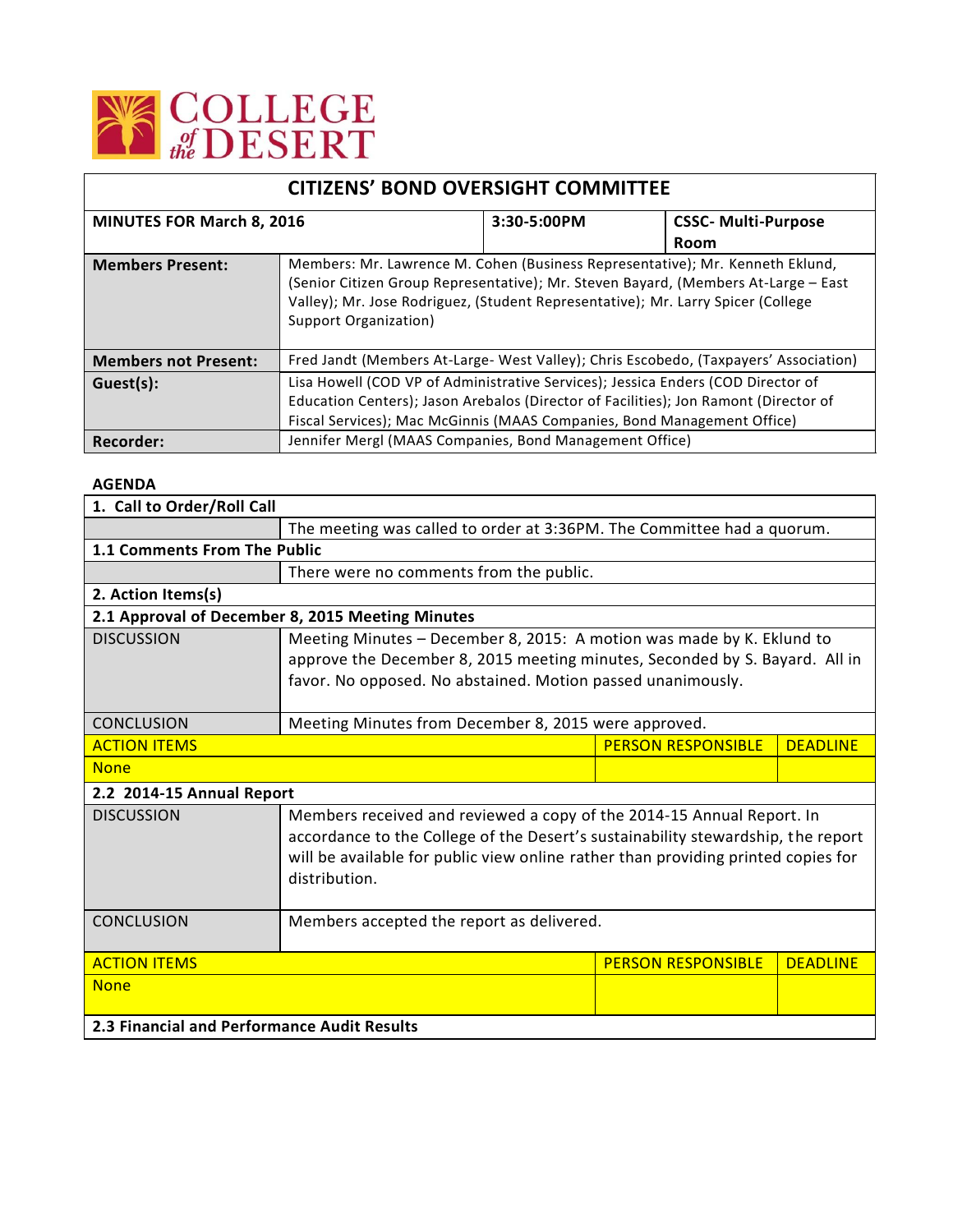| <b>DISCUSSION</b>                                                          | Brandon Harrison, an auditor from Vavrinek, Trine, Day & Co., LLP (VTD),<br>presented his findings for fiscal year end June 30, 2015 Audit Report. VTD<br>audited the financial statements of the Desert Community College District's<br>(DCCD) Measure B General Obligation Bond Fund. It is the opinion of VTD that<br>the financial statements were present fairly, in all material respects, the<br>financial position of the Measure B General Obligation Bond Fund and the<br>respective changes in financial position for the year then ended in accordance<br>with accounting principles generally accepted in the United States of America.<br>B. Harrison stated that of the \$5M or approximately 55% of 2014/15<br>expenditures tested in the audit, VTD concluded that there were no findings<br>and no misstatements noted in completing the audit. |                           |                 |  |  |
|----------------------------------------------------------------------------|-------------------------------------------------------------------------------------------------------------------------------------------------------------------------------------------------------------------------------------------------------------------------------------------------------------------------------------------------------------------------------------------------------------------------------------------------------------------------------------------------------------------------------------------------------------------------------------------------------------------------------------------------------------------------------------------------------------------------------------------------------------------------------------------------------------------------------------------------------------------|---------------------------|-----------------|--|--|
|                                                                            | L. Cohen questioned the purchase of municipal bonds as an investment vehicle.<br>L. Howell responded with a history and clarification on the management<br>structure and investment vehicles of the remaining bond funds. She informed<br>Members of dialogue which has taken place via conference call with the County<br>Treasurer to ensure that the appropriate management structure was in place.<br>The District's financial advisors and council have suggested that the District<br>utilize a company called Bond Logistics to provide investment and financial<br>advice. L. Howell meets with Bond council on March 17, 2016. She will report<br>back to the COC on this meeting as a future agenda item.                                                                                                                                               |                           |                 |  |  |
|                                                                            | L. Howell suggested that the District's financial advisors make a presentation at<br>the June 8 <sup>th</sup> COC meeting. The advisors will report on the history of the<br>issuance of the bond as well as the steps being taken to ensure that the District<br>remains in compliance with the financial platform stipulated in the original<br>Bond language.                                                                                                                                                                                                                                                                                                                                                                                                                                                                                                  |                           |                 |  |  |
| <b>CONCLUSION</b>                                                          | A motion was made by K. Eklund to receive the Financial and Performance<br>Audit as presented, Seconded by S. Bayard. All in favor. No opposed. No<br>abstained. Motion passed unanimously.                                                                                                                                                                                                                                                                                                                                                                                                                                                                                                                                                                                                                                                                       |                           |                 |  |  |
| <b>ACTION ITEMS</b>                                                        |                                                                                                                                                                                                                                                                                                                                                                                                                                                                                                                                                                                                                                                                                                                                                                                                                                                                   | <b>PERSON RESPONSIBLE</b> | <b>DEADLINE</b> |  |  |
| Provide report to COC Members regarding 3/17/2016 Bond Council<br>meeting. |                                                                                                                                                                                                                                                                                                                                                                                                                                                                                                                                                                                                                                                                                                                                                                                                                                                                   | <b>Lisa Howell</b>        | 6/14/2016       |  |  |
| Arrange presentation by District Financial Advisors.                       |                                                                                                                                                                                                                                                                                                                                                                                                                                                                                                                                                                                                                                                                                                                                                                                                                                                                   | <b>Lisa Howell</b>        | 6/14/2016       |  |  |
| 3. Information/Discussion Item(s)                                          |                                                                                                                                                                                                                                                                                                                                                                                                                                                                                                                                                                                                                                                                                                                                                                                                                                                                   |                           |                 |  |  |
| 3.1 Review of Follow-Up Items- 2016 General Obligation Bond Language       |                                                                                                                                                                                                                                                                                                                                                                                                                                                                                                                                                                                                                                                                                                                                                                                                                                                                   |                           |                 |  |  |